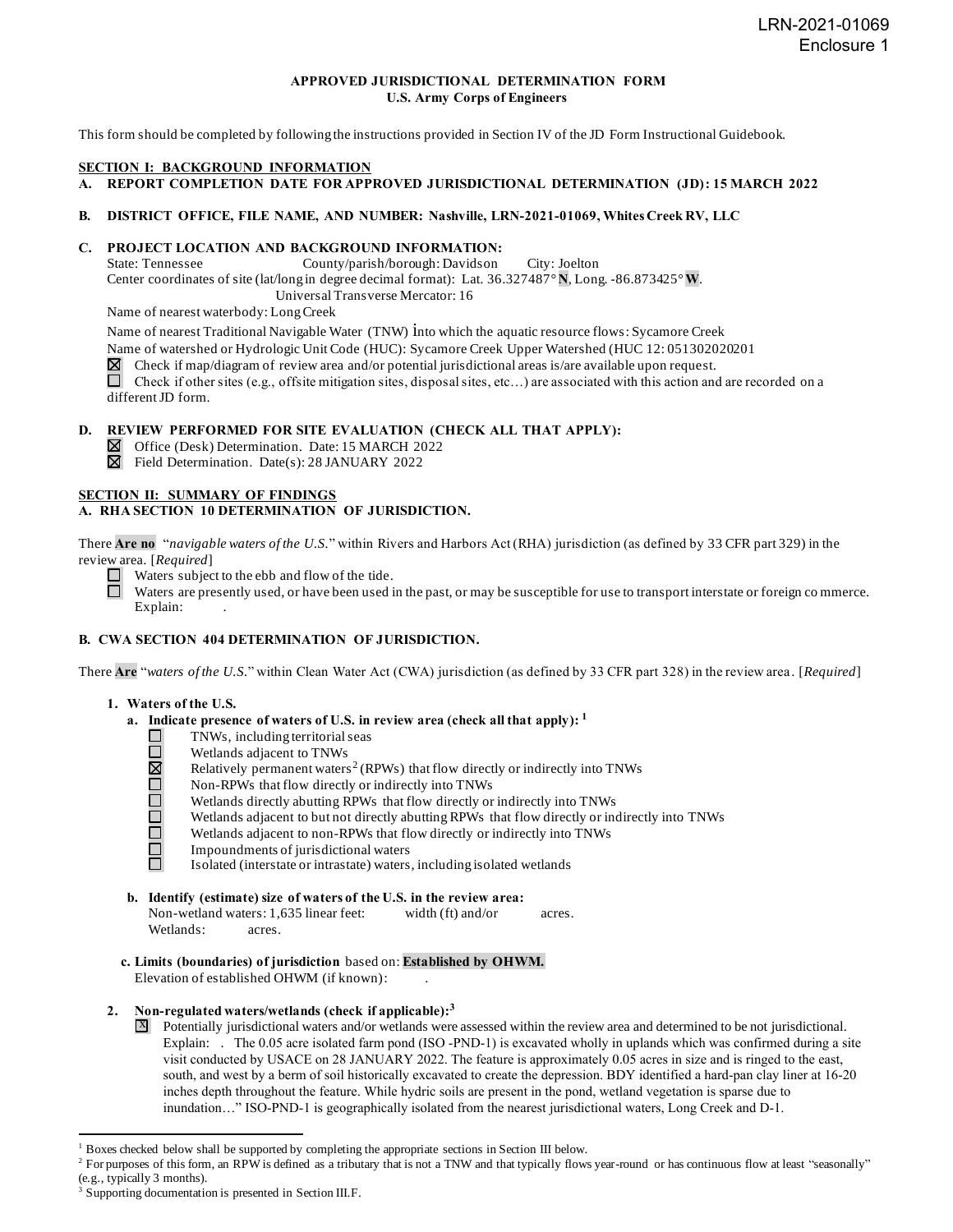## **SECTION III: CWA ANALYSIS**

#### **A. TNWs AND WETLANDS ADJACENT TO TNWs**

**The agencies will assert jurisdiction over TNWs and wetlands adjacent to TNWs. If the aquatic resource is a TNW, complete Section III.A.1 and Section III.D.1. only; if the aquatic resource is a wetland adjacent to a TNW, complete Sections III.A.1 and 2 and Section III.D.1.; otherwise, see Section III.B below**.

**1. TNW**

Identify TNW: .

Summarize rationale supporting determination: .

#### **2. Wetland adjacent to TNW**

Summarize rationale supporting conclusion that wetland is "adjacent": .

#### **B. CHARACTERISTICS OF TRIBUTARY (THAT IS NOT A TNW) AND ITS ADJACENT WETLANDS (IF ANY):**

**This section summarizes information regarding characteristics of the tributary and its adjacent wetlands, if any, and it helps determine whether or not the standards for jurisdiction established under Rapanos have been met.**

**The agencies will assert jurisdiction over non-navigable tributaries of TNWs where the tributaries are "relatively permanent waters" (RPWs), i.e. tributaries that typically flow year-round or have continuous flow at least seasonally (e.g., typically 3 months). A wetland that directly abuts an RPW is also jurisdictional. If the aquatic resource is not a TNW, but has year-round (perennial) flow, skip to Section III.D.2. If the aquatic resource is a wetland directly abutting a tributary with perennial flow, skip to Section III.D.4.**

**A wetland that is adjacent to but that does not directly abut an RPW requires a significant nexus evaluation. Corps districts and EPA regions will include in the record any available information that documents the existence of a significant nexus between a relatively permanent tributary that is not perennial (and its adjacent wetlands if any) and a traditional navigable water, ev en though a significant nexus finding is not required as a matter of law.**

**If the waterbody<sup>4</sup> is not an RPW, or a wetland directly abutting an RPW, a JD will require additional data to determine if the waterbody has a significant nexus with a TNW. If the tributary has adjacent wetlands, the significant nexus evaluation must consider the tributary in combination with all of its adjacent wetlands. This significant nexus evaluation that combines, for analytical purposes, the tributary and all of its adjacent wetlands is used whether the review area identified in the JD request is the tributary, or its adjacent wetlands, or both. If the JD covers a tributary with adjacent wetlands, complete Section III.B.1 for the tributary, Section III.B.2 for any onsite wetlands, and Section III.B.3 for all wetlands adjacent to that tributary, both onsite and offsite. The determination whether a significant nexus exists is determined in Section III.C below.**

**1. Characteristics of non-TNWs that flow directly or indirectly into TNW**

**(i) General Area Conditions:**

| Watershed size:          | <b>Pick List</b> |  |
|--------------------------|------------------|--|
| Drainage area:           | <b>Pick List</b> |  |
| Average annual rainfall: | inches           |  |
| Average annual snowfall: | inches           |  |

## **(ii) Physical Characteristics:**

(a) Relationship with TNW:

 $\Box$  Tributary flows directly into TNW. Tributary flows through **Pick List** tributaries before entering TNW.

Project waters are **Pick List** river miles from TNW. Project waters are **Pick List** river miles from RPW. Project waters are **Pick List** aerial (straight) miles from TNW. Project waters are **Pick List** aerial (straight) miles from RPW. Project waters cross or serve as state boundaries. Explain:

Identify flow route to TNW<sup>5</sup>:  $:$  . Tributary stream order, if known: .

<sup>4</sup> Note that the Instructional Guidebook contains additional information regarding swales, ditches, washes, and erosional features generally and in the arid West.

 $<sup>5</sup>$  Flow route can be described by identifying, e.g., tributary a, which flows through the review area, to flow into tributary b, which then flows into TNW.</sup>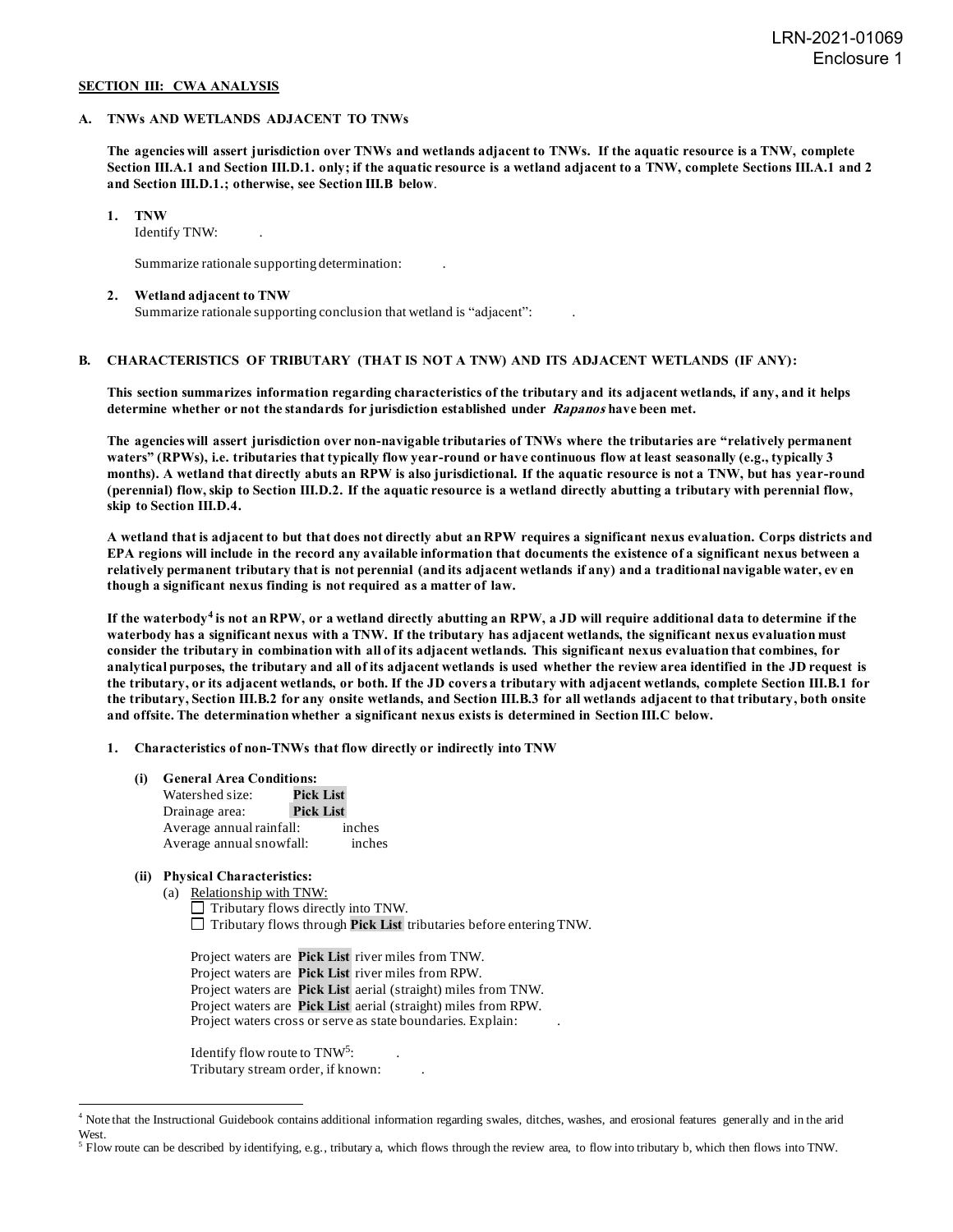| If factors other than the OHWM were used to determine lateral extent of CWA jurisdiction (check all that apply): |
|------------------------------------------------------------------------------------------------------------------|
|                                                                                                                  |

#### **(iii) Chemical Characteristics:**

Characterize tributary (e.g., water color is clear, discolored, oily film; water quality; general watershed characteristics, etc.). Explain:

Identify specific pollutants, if known:

<sup>&</sup>lt;sup>6</sup>A natural or man-made discontinuity in the OHWM does not necessarily sever jurisdiction (e.g., where the stream temporarily flows underground, or where the OHWM has been removed by development or agricultural practices). Where there is a break in the OHWM that is unrelated to the waterbody's flow regime (e.g., flow over a rock outcrop or through a culvert), the agencies will look for indicators of flow above and below the break.<br><sup>7</sup>Ibid.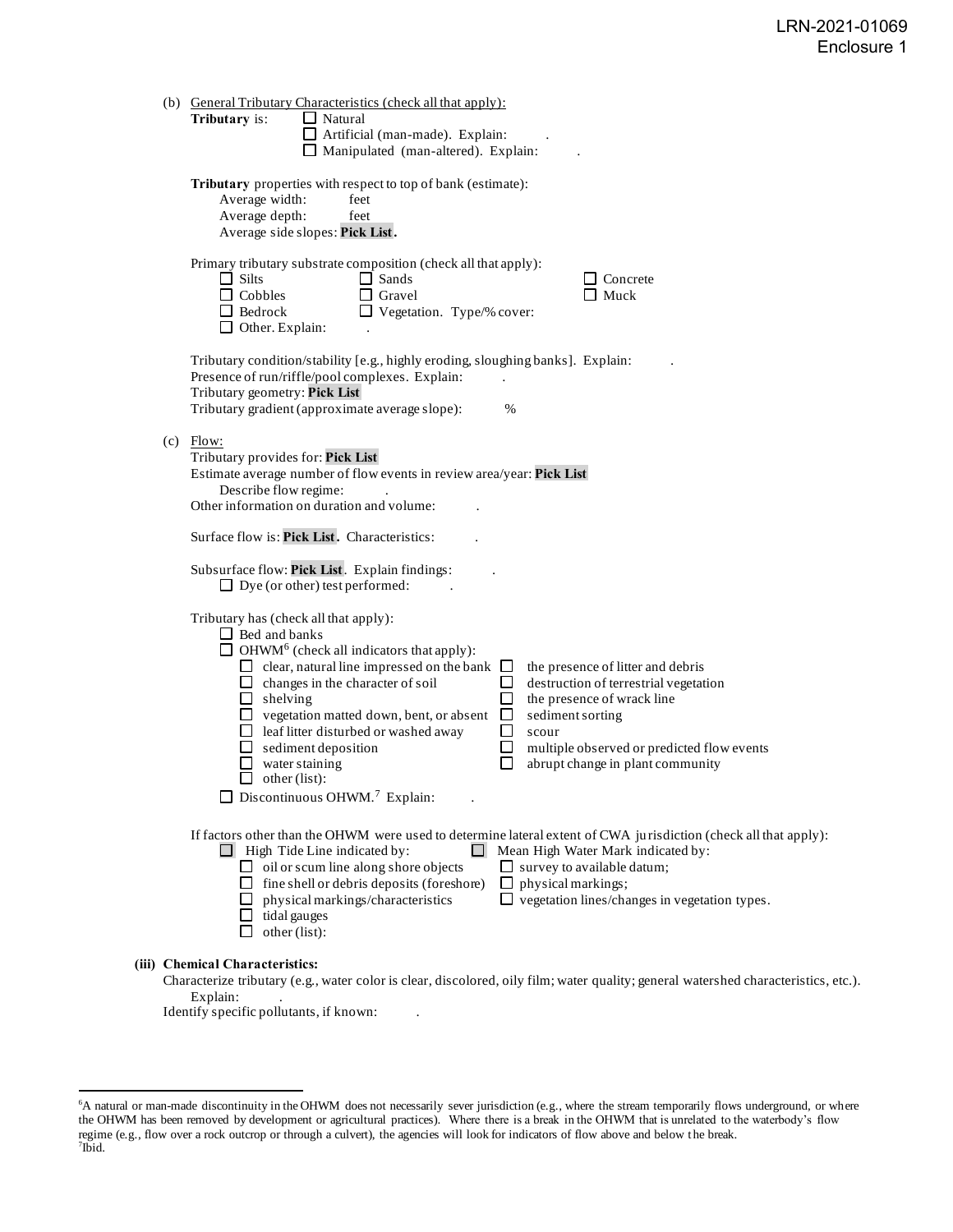## **(iv) Biological Characteristics. Channel supports (check all that apply):**

- $\Box$  Riparian corridor. Characteristics (type, average width):
- Wetland fringe. Characteristics:
- Habitat for:
	- $\Box$  Federally Listed species. Explain findings:
	- $\Box$  Fish/spawn areas. Explain findings:
	- $\Box$  Other environmentally-sensitive species. Explain findings:
	- $\Box$  Aquatic/wildlife diversity. Explain findings:

#### **2. Characteristics of wetlands adjacent to non-TNW that flow directly or indirectly into TNW**

#### **(i) Physical Characteristics:**

- (a) General Wetland Characteristics: Properties: Wetland size: acres Wetland type. Explain: Wetland quality. Explain: Project wetlands cross or serve as state boundaries. Explain: .
- (b) General Flow Relationship with Non-TNW:

Flow is: **Pick List**. Explain:

Surface flow is**: Pick List**  Characteristics: .

Subsurface flow: **Pick List**. Explain findings: .  $\Box$  Dye (or other) test performed:

# (c) Wetland Adjacency Determination with Non-TNW:

- $\Box$  Directly abutting
- $\Box$  Not directly abutting
	- $\Box$  Discrete wetland hydrologic connection. Explain:
	- $\Box$  Ecological connection. Explain:
	- $\Box$  Separated by berm/barrier. Explain:

#### (d) Proximity (Relationship) to TNW

Project wetlands are **Pick List** river miles from TNW. Project waters are **Pick List** aerial (straight) miles from TNW. Flow is from: **Pick List.** Estimate approximate location of wetland as within the **Pick List** floodplain.

#### **(ii) Chemical Characteristics:**

Characterize wetland system (e.g., water color is clear, brown, oil film on surface; water quality; general watershed characteristics; etc.). Explain: Identify specific pollutants, if known: .

## **(iii) Biological Characteristics. Wetland supports (check all that apply):**

- $\Box$  Riparian buffer. Characteristics (type, average width):
- $\Box$  Vegetation type/percent cover. Explain:
- Habitat for:
	- $\Box$  Federally Listed species. Explain findings:
	- $\Box$  Fish/spawn areas. Explain findings:
	- $\Box$  Other environmentally-sensitive species. Explain findings:
	- $\Box$  Aquatic/wildlife diversity. Explain findings:

# **3. Characteristics of all wetlands adjacent to the tributary (if any)**

All wetland(s) being considered in the cumulative analysis: **Pick List** Approximately () acres in total are being considered in the cumulative analysis.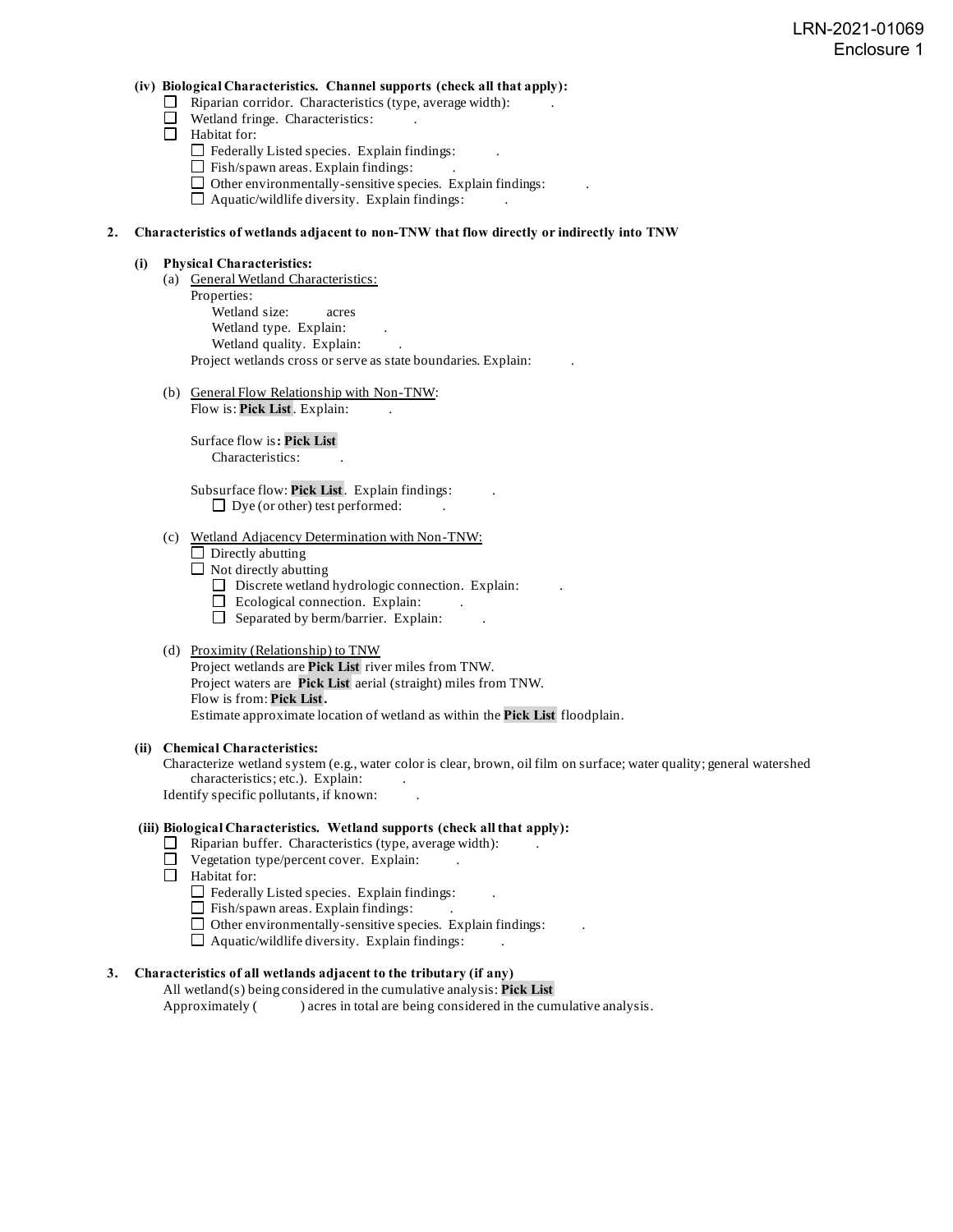For each wetland, specify the following:

Directly abuts? (Y/N) Size (in acres) Directly abuts? (Y/N) Size (in acres)

Summarize overall biological, chemical and physical functions being performed: .

## **C. SIGNIFICANT NEXUS DETERMINATION**

**A significant nexus analysis will assess the flow characteristics and functions of the tributary itself and the functions per formed by any wetlands adjacent to the tributary to determine if they significantly affect the chemical, physical, and biological integrity of a TNW. For each of the following situations, a significant nexus exists if the tributary, in combination with all of its adjacent wetlands, has more than a speculative or insubstantial effect on the chemical, physical and/or biological integrity of a TNW. Considerations when evaluating significant nexus include, but are not limited to the volume, duration, and frequency of the f low of water in the tributary and its proximity to a TNW, and the functions performed by the tributary and all its adjacent wetlands. It is not appropriate to determine significant nexus based solely on any specific threshold of distance (e.g. between a tributary and its adjacent wetland or between a tributary and the TNW). Similarly, the fact an adjacent wetland lies within or outside of a floodplain is not solely determinative of significant nexus.**

**Draw connections between the features documented and the effects on the TNW, as identified in the** *Rapanos* **Guidance and discussed in the Instructional Guidebook. Factors to consider include, for example:**

- Does the tributary, in combination with its adjacent wetlands (if any), have the capacity to carry pollutants or flood waters to TNWs, or to reduce the amount of pollutants or flood waters reaching a TNW?
- Does the tributary, in combination with its adjacent wetlands (if any), provide habitat and lifecycle support functions for fish and other species, such as feeding, nesting, spawning, or rearing young for species that are present in the TNW?
- Does the tributary, in combination with its adjacent wetlands (if any), have the capacity to transfer nutrients and organic carbon that support downstream foodwebs?
- Does the tributary, in combination with its adjacent wetlands (if any), have other relationships to the physical, chem ical, or biological integrity of the TNW?

#### **Note: the above list of considerations is not inclusive and other functions observed or known to occur should be documented below:**

- **1. Significant nexus findings for non-RPW that has no adjacent wetlands and flows directly or indirectly into TNWs.** Explain findings of presence or absence of significant nexus below, based on the tributary itself, then go to Section III.D: .
- **2. Significant nexus findings for non-RPW and its adjacent wetlands, where the non-RPW flows directly or indirectly into TNWs.** Explain findings of presence or absence of significant nexus below, based on the tributary in combination with all of its adjacent wetlands, then go to Section III.D: .
- **3. Significant nexus findings for wetlands adjacent to an RPW but that do not directly abut the RPW.** Explain findings of presence or absence of significant nexus below, based on the tributary in combination with all of its adjacent wetlands, then go to Section III.D:

## **D. DETERMINATIONS OF JURISDICTIONAL FINDINGS. THE SUBJECT WATERS/WETLANDS ARE (CHECK ALL THAT APPLY):**

**1. TNWs and Adjacent Wetlands.** Check all that apply and provide size estimates in review area:<br>
TNWs: linear feet width (ft), Or, acres.  $linear feet \t width (ft), Or, \t acres.$ Wetlands adjacent to TNWs: acres.

# **2. RPWs that flow directly or indirectly into TNWs.**

- Tributaries of TNWs where tributaries typically flow year-round are jurisdictional. Provide data and rationale indicating that tributary is perennial: D-1 and Long Creek are well-defined perennial watercourses with bedrock and cobble substrate.
- D-1 and Long Creek were determined to be streams on the basis of primary indicators including groundwater inputs and multiple populations of caddisfly species. Long Creek also possesses fish.
- $\Box$  Tributaries of TNW where tributaries have continuous flow "seasonally" (e.g., typically three months each year) are jurisdictional. Data supporting this conclusion is provided at Section III.B. Provide rationale indicating that tributary flows seasonally: .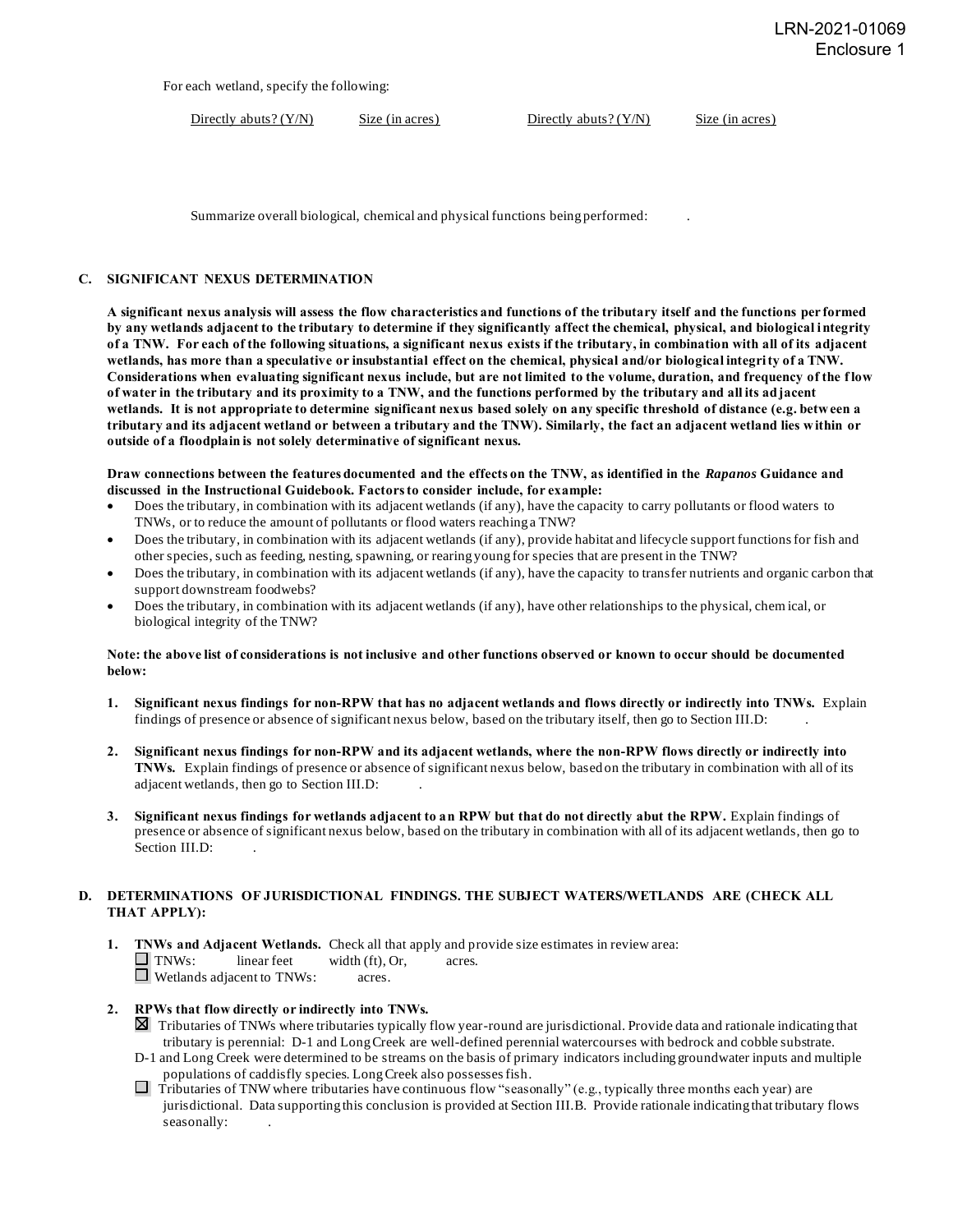Provide estimates for jurisdictional waters in the review area (check all that apply):

 $\boxtimes$  Tributary waters: **1,635** linear feet width (ft).

Other non-wetland waters: acres. Identify type $(s)$  of waters:

# **3. Non-RPWs<sup>8</sup> that flow directly or indirectly into TNWs.**

Waterbody that is not a TNW or an RPW, but flows directly or indirectly into a TNW, and it has a significant nexus with a TNW is jurisdictional. Data supporting this conclusion is provided at Section III.C.

Provide estimates for jurisdictional waters within the review area (check all that apply):

- $\Box$  Tributary waters: linear feet width (ft).
- Other non-wetland waters: acres.
	- Identify type(s) of waters: **.**

# **4. Wetlands directly abutting an RPW that flow directly or indirectly into TNWs.**

- Wetlands directly abut RPW and thus are jurisdictional as adjacent wetlands.
	- Wetlands directly abutting an RPW where tributaries typically flow year-round. Provide data and rationale indicating that tributary is perennial in Section III.D.2, above. Provide rationale indicating that wetland is directly abutting an RPW: **.**
	- $\Box$  Wetlands directly abutting an RPW where tributaries typically flow "seasonally." Provide data indicating that tributary is seasonal in Section III.B and rationale in Section III.D.2, above. Provide rationale indicating that wetland is directly abutting an RPW: .

Provide acreage estimates for jurisdictional wetlands in the review area: acres.

#### **5. Wetlands adjacent to but not directly abutting an RPW that flow directly or indirectly into TNWs.**

 $\Box$  Wetlands that do not directly abut an RPW, but when considered in combination with the tributary to which they are adjacent and with similarly situated adjacent wetlands, have a significant nexus with a TNW are jurisidictional. Data supporting this conclusion is provided at Section III.C.

Provide acreage estimates for jurisdictional wetlands in the review area: acres.

## **6. Wetlands adjacent to non-RPWs that flow directly or indirectly into TNWs.**

 $\Box$  Wetlands adjacent to such waters, and have when considered in combination with the tributary to which they are adjacent and with similarly situated adjacent wetlands, have a significant nexus with a TNW are jurisdictional. Data supporting this conclusion is provided at Section III.C.

Provide estimates for jurisdictional wetlands in the review area: acres.

## **7. Impoundments of jurisdictional waters. 9**

As a general rule, the impoundment of a jurisdictional tributary remains jurisdictional.

- П Demonstrate that impoundment was created from "waters of the U.S.," or
- П Demonstrate that water meets the criteria for one of the categories presented above (1-6), or
- $\Box$ Demonstrate that water is isolated with a nexus to commerce (see E below).

## **E. ISOLATED [INTERSTATE OR INTRA-STATE] WATERS, INCLUDING ISOLATED WETLANDS, THE USE, DEGRADATION OR DESTRUCTION OF WHICH COULD AFFECT INTERSTATE COMMERCE, INCLUDING ANY SUCH WATERS (CHECK ALL THAT APPLY):<sup>10</sup>**

- $\Box$  which are or could be used by interstate or foreign travelers for recreational or other purposes.
- $\Box$  from which fish or shell fish are or could be taken and sold in interstate or foreign commerce.
- $\Box$  which are or could be used for industrial purposes by industries in interstate commerce.
- Interstate isolated waters.Explain: .
- Other factors. Explain:

<sup>8</sup>See Footnote # 3.

<sup>&</sup>lt;sup>9</sup> To complete the analysis refer to the key in Section III.D.6 of the Instructional Guidebook.

**<sup>10</sup> Prior to asserting or declining CWA jurisdiction based solely on this category, Corps Districts will elevate the action to Corps and EPA HQ for review consistent with the process described in the Corps/EPA** *Memorandum Regarding CWA Act Jurisdiction Following Rapanos.*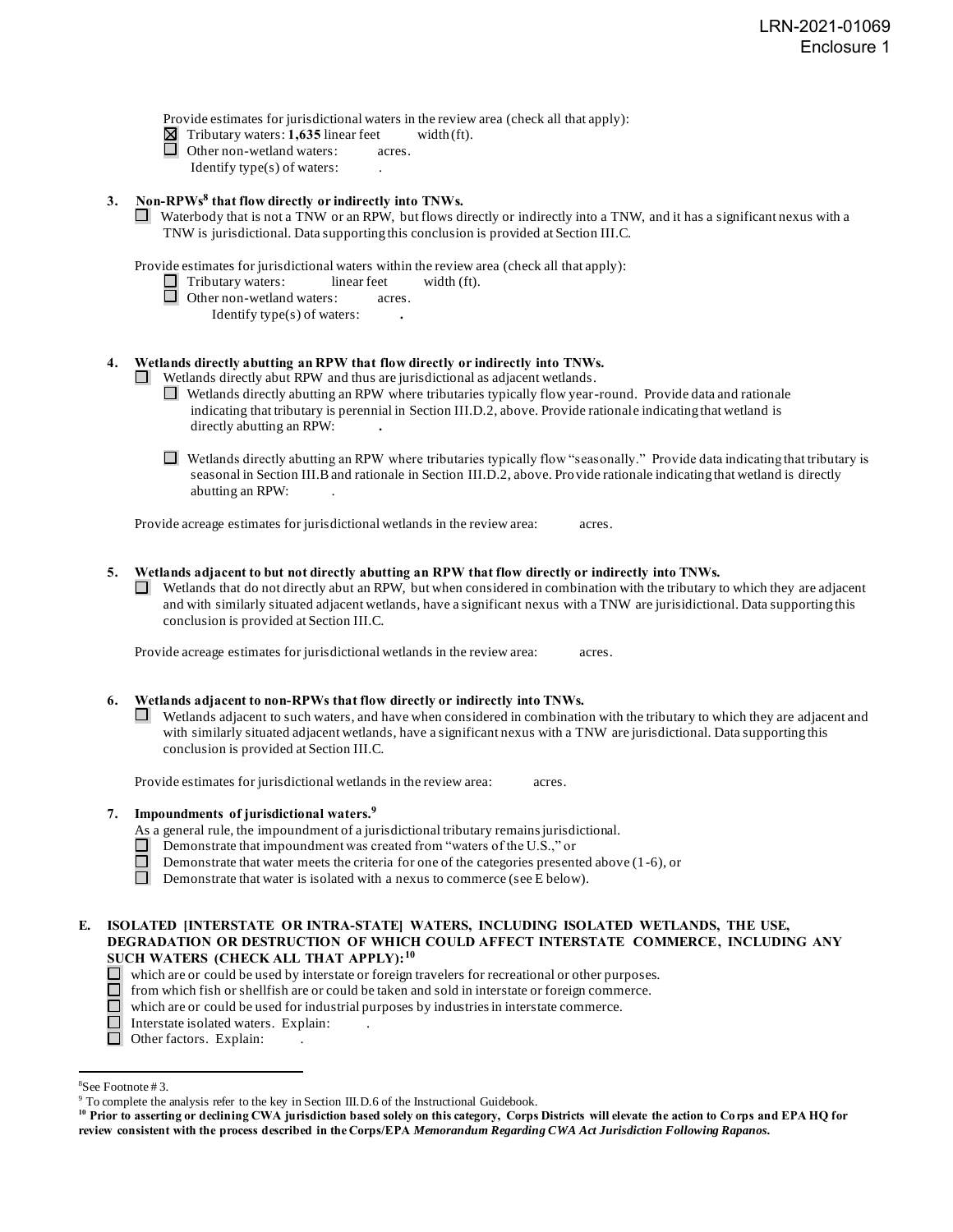#### **Identify water body and summarize rationale supporting determination:** .

Provide estimates for jurisdictional waters in the review area (check all that apply):

 $\Box$  Tributary waters: linear feet width (ft).<br> $\Box$  Other non-wetland waters: acres.

Other non-wetland waters: acres.

- Identify type(s) of waters: **.**
- Wetlands: acres.

## **F. NON-JURISDICTIONAL WATERS, INCLUDING WETLANDS (CHECK ALL THAT APPLY):**

- $\Box$  If potential wetlands were assessed within the review area, these areas did not meet the criteria in the 1987 Corps of Engine ers Wetland Delineation Manual and/or appropriate Regional Supplements.
- Review area included isolated waters with no substantial nexus to interstate (or foreign) commerce.
	- П. Prior to the Jan 2001 Supreme Court decision in "*SWANCC*," the review area would have been regulated based solely on the "Migratory Bird Rule" (MBR).
- Waters do not meet the "Significant Nexus" standard, where such a finding is required for jurisdiction. Explain: **.**

Other: (explain, if not covered above): **.**

Provide acreage estimates for non-jurisdictional waters in the review area, where the sole potential basis of jurisdiction is the MBR factors (i.e., presence of migratory birds, presence of endangered species, use of water for irrigated agriculture), using best professional judgment (check all that apply):

 $\Box$  Non-wetland waters (i.e., rivers, streams): linear feet width (ft).

Lakes/ponds: acres.

 $\Box$ Other non-wetland waters: acres. List type of aquatic resource:

n. Wetlands: acres.

Provide acreage estimates for non-jurisdictional waters in the review area that do not meet the "Significant Nexus" standard, where such a finding is required for jurisdiction (check all that apply):

 $\Box$ Non-wetland waters (i.e., rivers, streams): linear feet, width (ft).

□ Lakes/ponds: acres.

- $\Box$ Other non-wetland waters: acres. List type of aquatic resource:
- Wetlands: acres.

## **SECTION IV: DATA SOURCES.**

**A. SUPPORTING DATA. Data reviewed for JD (check all that apply -** checked items shall be included in case file and, where checked and requested, appropriately reference sources below):

 $\boxtimes$  Maps, plans, plots or plat submitted by or on behalf of the applicant/consultant: Please see Report named "Approved Jurisdictional" Determination Request" submitted by BDY Environmnetal Consultants on 13 DEC 2021.

- $\boxtimes$  Data sheets prepared/submitted by or on behalf of the applicant/consultant.
	- $\boxtimes$  Office concurs with data sheets/delineation report.
	- Office does not concur with data sheets/delineation report.
- $\Box$  Data sheets prepared by the Corps:
- $\Box$  Corps navigable waters' study:
- U.S. Geological Survey Hydrologic Atlas: .
	- USGS NHD data.
	- □ USGS 8 and 12 digit HUC maps.
- $\boxtimes$  U.S. Geological Survey map(s). Cite scale & quad name: 7.5 Minute Index: Whites Creek.

USDA Natural Resources Conservation Service Soil Survey. Citation: Report named "Approved Jurisdictional Determination Request" submitted by BDY Environmnetal Consultants on 13 DEC 2021 .

- $\boxtimes$  National wetlands inventory map(s). Cite name: Please see Report named "Approved Jurisdictional Determination Request" submitted by BDY Environmnetal Consultants on 13 DEC 2021.
- State/Local wetland inventory map(s):
- $\Box$
- □ FEMA/FIRM maps:<br>□ 100-year Floodplain Elevation is: (National Geodectic Vertical Datum of 1929)
- ⊠ Photographs: **Ø** Aerial (Name & Date):Please see Report named "Approved Jurisdictional Determination Request" submitted by
- BDY Environmnetal Consultants on 13 DEC 2021 and USACE site visit photos in LRN-2021-01069\_20220315\_AJD MFR SVN. or  $\Box$  Other (Name & Date):
- Previous determination(s). File no. and date of response letter:  $\mathcal{L}_{\mathcal{A}}$
- □ Applicable/supporting case law: .
	- Applicable/supporting scientific literature: .
- $\Box$  Other information (please specify):